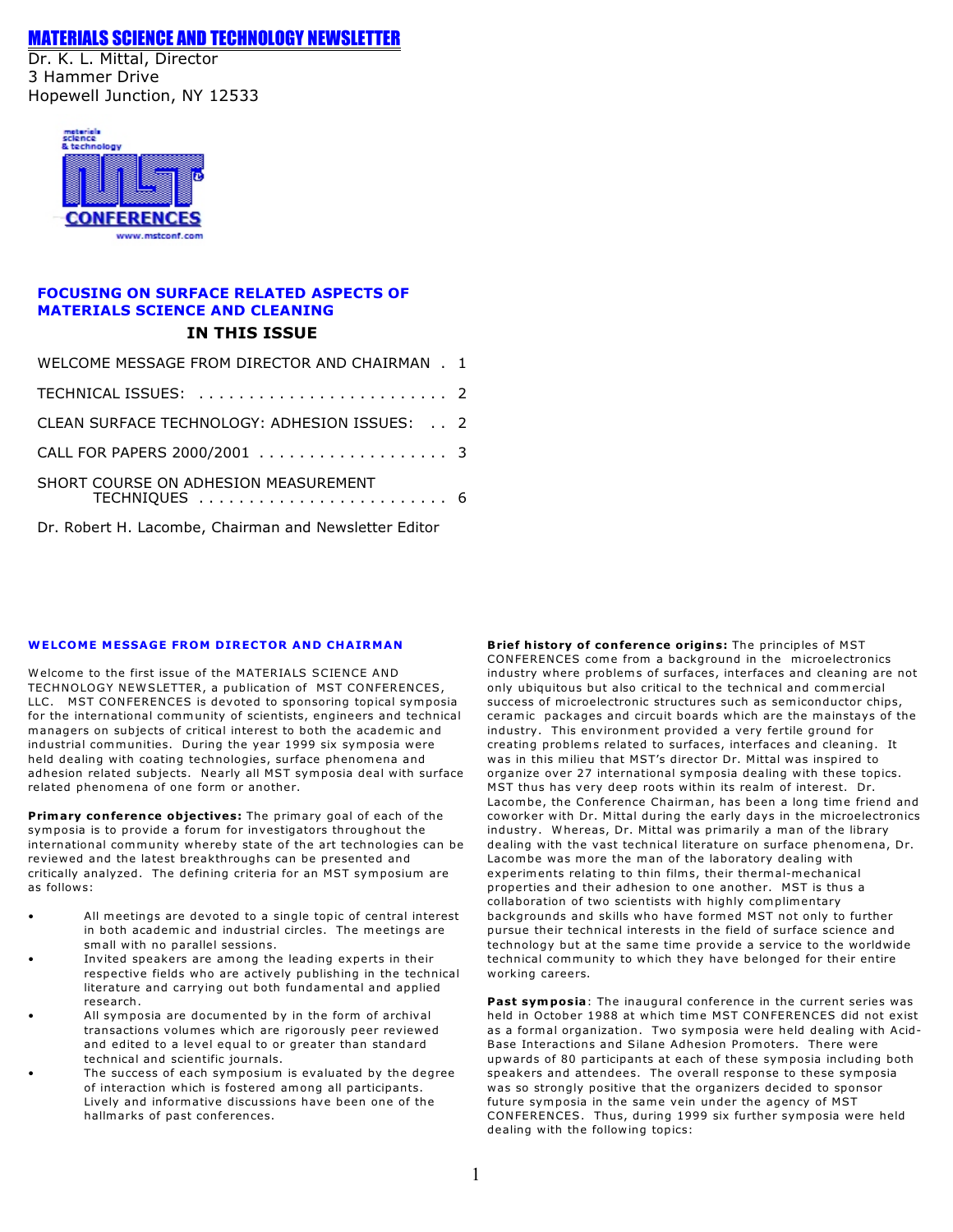- SECOND INTERNATIONAL SYMPOSIUM ON POLYMER SURFACE MODIFICATION: RELEVANCE TO ADHESION; May 24-26, 1999
- SECOND INTERNATIONAL SYMPOSIUM ON PLASMA POLYMERIZATION/DEPOSITION: FUNDAMENTAL AND APPLIED ASPECTS; May 27-28, 1999
- SECOND INTERNATIONAL SYMPOSIUM ON ADHESION MEASUREMENT OF THIN FILMS AND COATINGS; October 25-27, 1999
- INTERNATIONAL SYMPOSIUM ON ADHESION ASPECTS OF THIN FILMS; October 28-29, 1999
- INTERNATIONAL SYMPOSIUM ON POLYIMIDES AND OTHER HIGH TEMPERATURE POLYMERS: SYNTHESIS, CHARACTERIZATION AND APPLICATIONS; November 29 - December 1, 1999
- SEVENTH INTERNATIONAL SYMPOSIUM ON METALLIZED PLASTICS: FUNDAMENTAL AND APPLIED ASPECTS; December 2-3 , 1999
- SECOND INTERNATIONAL SYMPOSIUM ON ADHESIVE JO INTS : FORMATION, CHARACTERISTICS AND TESTING; May 22-24, 2000
- SECOND INTERNATIONAL SYMPOSIUM ON ADHESION
- ASPECTS OF POLYMERIC COATINGS; May 25-26, 2000 SEVENTH INTERNATIONAL SYMPOSIUM ON PARTICLES ON SURFACES: DETECTION, ADHESION AND REMOVAL; June 19-21, 2000
- SECOND INTERNATIONAL SYMPOSIUM ON CONTACT ANGLE, WETTABILITY AND ADHESION; June 21-23, 2000

For each of the above symposia a proceedings volume is either in press or in preparation.

**Current and future symposia:** During the calendar year 2000, MST will be sponsoring 8 new symposia again covering a broad range of topics but all closely related to material properties, surface phenomena and adhesion. The calendar of events is as follows:

#### **MST CONFERENCE SCHEDULE FOR YEAR 2000**

| <b>DATE</b>          | <b>TOPIC</b>                                                                             |
|----------------------|------------------------------------------------------------------------------------------|
| October 9-11,        | INTERNATIONAL SYMPOSIUM ON POLYMER                                                       |
| 2000                 | SURFACE CHARACTERIZATION                                                                 |
| October 11-13,       | INTERNATIONAL SYMPOSIUM ON POLYMERS IN                                                   |
| 2000                 | MICROELECTRONICS                                                                         |
| Nov. 27 -29,<br>2000 | INTERNATIONAL SYMPOSIUM ON ADHESIVES:<br>SYNTHESIS, CHARACTERIZATION AND<br>APPLICATIONS |
| $Nov. 30 - Dec.$     | INTERNATIONAL SYMPOSIUM ON INTERFACES                                                    |
| 1,2000               | IN POLYMER COMPOSITES                                                                    |

**TECHNICAL ISSUES:** In this section of the newsletter we plan to comment on topics of universal interest to the symposium series. We also cordially invite readers to give their comments which will be published in subsequent issues. The topic for this issue is the question of terminology with regard to adhesion and adhesion measurement.

**What Precisely do we Mean by Adhesion:** The field of adhesion has generated a vocabulary of its own and unfortunately not everyone uses the terminology in the same manner. This can lead to confusion and misunderstanding in the literature. The problems of adhesion are quite complex enough in their own right and there is no need for the further complexity which is introduced through imprecise terminology. In this column, therefore, we would like to try and forge a consensus of usage at least in regard to certain commonly used terms. In particular we would like to focus on the terms "practical adhesion" and "fundamental adhesion". These terms were first used by K. L. Mittal in 1975 where he also discussed in detail the relationship between these two quantities. The field of adhesion enjoys the unique distinction of being both a very sticky subject and a very slippery one at the same time. It is sticky in regard to the consequences of the atomic and molecular interactions involved and slippery in regard to the number of errors and

misconceptions which arise due to the highly complex nature of the aforementioned interactions. Take, for example, the common peel test for a flexible coating on a rigid substrate. This experiment gives a straightforward measure of how well the coating is adhered to the substrate in terms of the directly measured peel force. We would call this peel force a measure of the "practical adhesion" of the coating to the substrate. So what is the problem? Why do we need any further terminology to describe the adhesion of the coating to the substrate? The best answer to this question can be found in the interesting paper by Farris and Goldfarb ("*An Experimental Partitioning of the Mechanical Energy Expended During Peel Testing*", in Adhesion Measurement of Films and Coatings, K. L. Mittal. Ed . (VSP, 1995) pp. 265 - 281). These investigators did extensive peel testing on polyimide coatings on aluminum substrates. For a film thickness of 120µm their peel test data estimates an adhesion strength of about 500J/m $^2$ . However, at this thickness these films are known to spontaneously delaminate at the edges due to intrinsic stresses at a driving force of only  $23J/m<sup>2</sup>$ . In this case we see that the simple peel test over estimates the actual adhesion strength of the coating by over an order of magnitude in regard to one of the most common delamination mechanisms for coatings. Clearly anyone interested in the adhesion of coatings with internal stresses present has to be very wary of relying on the simple peel test.

We will try to sort out some of this in future issues of the NEWSLETTER and also go further into the issue of "practical" vs "fundamental" adhesion. In the meanwhile we would encourage readers who are interested to pass their views on this subject to the author preferably via E-mail at (rhl@mstconf.com).

**CLEAN SURFACE TECHNOLOGY: ADHESION ISSUES:** As pointed out in the opening remarks of this newsletter the topics of surface properties and adhesion form a common thread in nearly all of the symposia sponsored by MST CONFERENCES. So it is with the series of symposia on surface cleaning and contamination which the conference Director Dr. Mittal has pursued since the first symposium which was held in San Francisco in 1986. The seventh symposium in the series was held in Newark NJ and the proceedings volume for the  $5<sup>th</sup>$  and  $6<sup>th</sup>$  symposia is now available ("Particles on Surfaces 5&6: Detection, Adhesion and Removal", K. L. Mittal, Ed., VSP, Utrecht, The Netherlands 1999).

Particle adhesion is becoming a major issue for the semiconductor industry which is now routinely fabricating structures on the order of  $0.25$   $\mu$ m and is thus having to deal with microparticle contamination down to the 0.1 µm level. The details of the problem are outlined in a most interesting paper by Genut et al. ("Chemically Assisted Laser Removal of Photoresist and Particles from Semiconductor Wafers", Ibid. pp 289-296). These authors point out that wafer cleaning is already accounting for more than 30% of the total fabrication steps in advanced production lines. The adhesion of the sub micron contamination is thus becoming a serious issue due to the nature of the forces acting on a particle during the cleaning process. For particles in the sub micron range the adhesion forces to the substrate are primarily of the van der Waals type. Because of this, the interaction force is proportional to the particle diameter D. Particle removal forces due to impinging jets or other fluid flows are proportional to  $D^2$  and the force due to gravity or other body forces such as the centrifugal force in an ultracentrifuge are proportional to  $D<sup>3</sup>$ . Thus as the particle size decreases the removal forces go down faster than the adhesion forces. The ratio between the adhesion force and the body forces increases as  $1/D^2$ . The analogous ratio between the adhesion force and the drag forces in fluid flow increases as 1/D. Thus, because of this elementary geometrical effect, the details of the molecular and atomic forces which give rise to particle adhesion are of much more significance in the microparticle regime. This fact has given rise to the use of laser radiation, high speed droplets and other novel techniques for particle removal. All of these methods are discussed in more detail in the above-mentioned proceedings volume .

A second adhesion related issue for contamination removal arises in the cleaning of optical lenses. Fang and Shah ("The Effect of Various Surfactants on Adhesion of Fine Particles to Polycarbonate Lenses and the Scratches Produced During Wiping Process", ibid, pp 107-115) have carried out an interesting study in which they point out the markedly different effects which surfactants can have on particle adhesion depending on whether the surfactant is anionic or cationic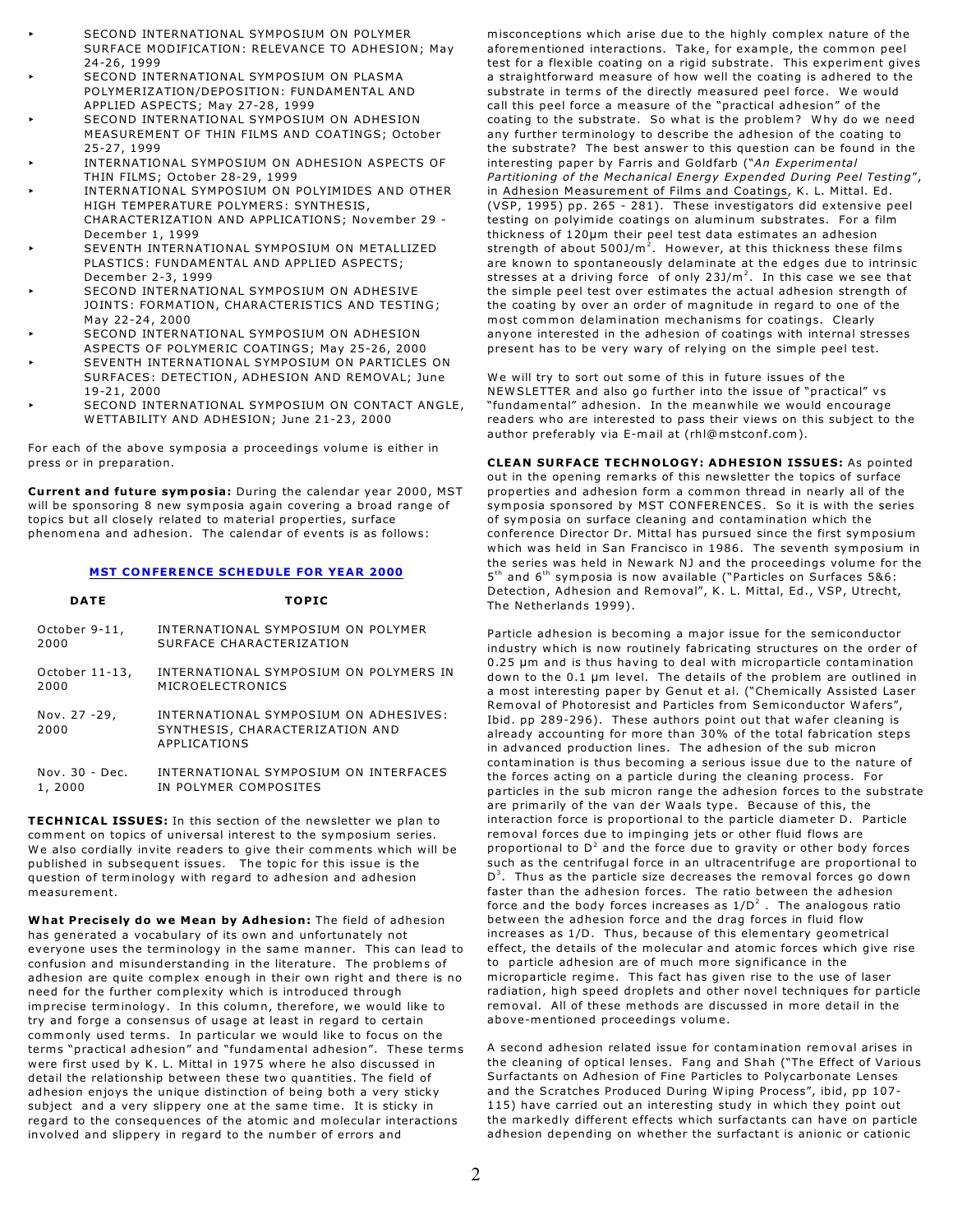in nature. It turns out that lenses treated with an anionic surfactant tend to attract far fewer particles than those treated with the cationic variety. Apparently in the anionic case the particles experience a Coulombic repulsion from the lens surface, whereas the cationic surface experiences the opposite Coulombic attraction.

What has been discussed above deals strictly with particles. It is clear, however, that for contamination arising from films, greases, stains ... etc. the issue of contaminant/substrate adhesion is even more critical. Thus adhesion is and will remain a fundamental and practical issue in clean surface technology into the indefinite future .

# **CALL FOR PAPERS 2000/2001**

MST CONFERENCES is sponsoring 8 symposia in the year 2000 and 8 more in 2001. The specifics of each symposium for the Fall of 2000 and all of 2001 are listed below. Each of these symposia is organized to bring together scientists, technologists and engineers interested in all aspects of the topic being discussed, to review and assess the current state of knowledge, to provide a forum for exchange and cross-fertilization of ideas and to define problem areas which need intensified efforts.

The invited speakers have been selected so as to represent widely differing disciplines and interests, and they hail from academic, governmental and industrial research laboratories. Each meeting is planned to be a truly international event both in geographic coverage as well as in spirit. The technical program will contain both invited overviews and contributed original research papers. It is planned to chronicle the transactions of each in a hard-bound volume of archival quality (to match or exceed the standards of the journal literature) which will serve as a reference work for future generations of investigators.

Anyone interested in presenting a paper or simply attending any one of these symposia should send in the reader response form at the end of this newsletter or go to the conference web site at [\(www.mstconf.com\)](http://(www.mstconf.com)) and submit the appropriate online response form .

#### CALL FOR PAPERS: INTERNATIONAL SYMPOSIUM ON POLYMER *SURFA CE CHARACTER IZATION*; To be held October 9-11, 2000 at the Robert Treat Hotel; Newark, NJ

The study of polymer surfaces is important from both fundamental and applied points of view. The number of applications dependent on polymer surface properties are legion, and the areas where polymer surfaces are of critical importance and concern range from microelectronics to prosthetics.



# **Among the topics to be covered are:**

- < Preparation of Polymer Surfaces
- < Physical Characterization of Polymer Surfaces
- < Chemical Characterization of Polymer Surfaces using all Relevant Techniques, Particularly Spectroscopic
- Leading edge instrumentation including Atomic Force
- Microscopy, Scanning Tunneling Microscopy and related techniques

# < **APPLICATIONS:**

- 1. Adsorption at Polymer Surfaces
- 2. Tribological Properties of Polymers
- 3. Reactions at Polymer Surfaces
- 4. Surface Energetics and Adhesion of Polymers
- 5. Polymer Surface Modification
- 6. Crazing of Polymer Surfaces<br>7 . Biomedical annications
- Biomedical applications

# **CALL FOR PAPERS: INTERNATIONAL SYMPOSIUM ON POLYMERS** *IN MICROELECTRONICS*; To be held October 11-13, 2000 at the

Robert Treat Hotel; Newark, NJ Polymeric materials have been an integral part of the electronics industry since its inception. The earliest applications were for wire insulation and protective coatings. With the coming of the revolution fostered by integrated circuits the applications of polymers in electronics exploded into a variety of areas including:



photoresists, dielectric layers, encapsulates, circuit boards, multichip modules, underfill materials, thermal compounds and passivation layers. One of the primary goals of this symposium will be to provide a forum for discussion of various ramifications of the myriad applications which have arisen in the last 20 years.

# **Among the topics to be covered are:**

- Packaging applications: circuit boards, multichip modules, binders for ceramic processing and thermal compounds, dielectrics for thin film wiring
- Chip scale applications: low dielectric insulators, gap filling, underfill materials, encapsulates for reliability without hermeticity

# **Processing and re liability issues**:

- a. Adhesion
- b. Fracture/crazing
- c. Solvent uptake
- d. Penetrant diffusion
- e. Corrosion

# **Performance characteristics :**

- a. High temperature materials
- b. Low dielectric materials
- c. Conducting polymers
- d. Photo-emitting materials
- e. Photoresists

CALL FOR PAPERS: INTERNATIONAL SYMPOSIUM ON *ADHESIVES*: SYNTHESIS, CHARACTERIZATION AND Applications; Nov. 27-29, 2000, Robert Treat Hotel; Newark, NJ

The earliest adhesives were resinous materials derived from plants and animals and found most of their applications in bonding paper and wood where only a temporary bond was required or where high strength was not needed. Modern day adhesives however have become indispensable for high



performance applications such as military aircraft where durability and light weight are primary concerns.

# **TOPICS OF INTEREST INCLUDE**:

- Chemistry, synthesis and characterization of adhesive formulations
- < Interfacial aspects

# **PHYSICO-CHEMICAL PROPERTIES**

- < Thermal-mechanical properties
- < Rheological properties
- < Adhesion properties and adhesion improvement
- Effects of aging and environment on long term stability, reliability and durability

# **CHARACTERIZATION AND TESTING**

- < Adhesion strength
- < Fracture toughness

# **APPLICATIONS**

- < Pressure sensitive adhesives
- < Specialty adhesives
- < Biomedical adhesives
- Adhesives for composites/building materials, aerospace, automotive, marine,... etc.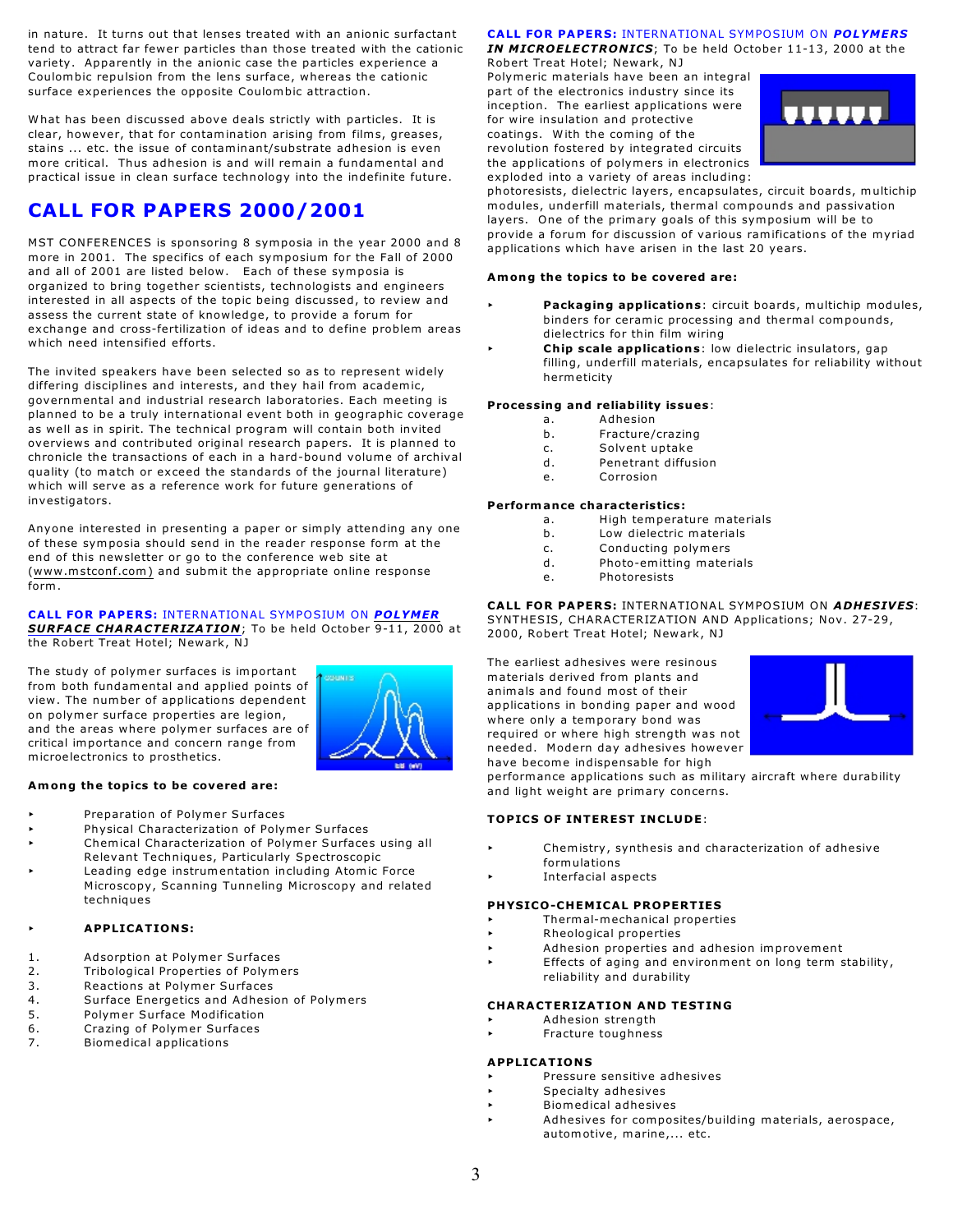#### **CALL FOR PAPERS:** INTERNATIONAL SYMPOSIUM ON *INTERFACES IN POLYMER COMPOSITES*; To be held Nov. 30 - Dec. 1, 2000 at the Robert Treat Hotel; Newark, NJ

Composites are more and more becoming the materials of choice for a wide range of applications in the modern economy. Everything from sporting equipment to high performance aircra ft are being fabricated from composites since only these materials can meet all the desired performance requirements. However, it is



well known that the performance of any given composite is critically dependent on the adhesion of the matrix to the reinforcing filler (particle, fabric or fiber).

### **AMONG THE TOPICS TO BE COVERED ARE:**

- < Preparation of Polymer Interfaces
- < Physical Characterization of Polymer Interfaces
- < Chemical Characterization of Polymer Interfaces using all Relevant Techniques, Particularly Spectroscopic
- Fracture mechanics and testing of polymer composite interfaces
- < Effects of aging and environment on polymer composite interfaces
- < Adhesion properties and adhesion improvement
- Chemistry of polymer composite interfaces
- Physics and mechanics of polymer composite interfaces < Investigation of interfacial interactions between matrix and
	- rein forcing filler

# **SYMPOSIA FOR 2001**

**CALL FOR PAPERS: THIRD INTERNATIONAL SYMPOSIUM ON POLYMER SURFACE MODIFICATION: RELEVANCE TO ADHESION;** To be held May 21-23, 2001 at the Robert Treat Hotel; Newark, NJ

This symposium continues the tradition set by the first in the series entitled: "Polymer Surface Modification: Relevance to Adhesion" which was held in Las Vegas, NV, 1993. As with its predecessors, this symposium will be concerned with the technological areas where surface modification is a key technology which allows for the processing and manufacture of products which would otherwise be unobtainable .



#### **AMONG THE TOPICS TO BE COVERED ARE:**

#### **SURFACE MODIFICATION TECHNIQUES**

- Plasma, ultraviolet, corona and laser irradiation
- Ion beam and flame processing
- < Mechanical roughening
- Monolayer deposition, grafting and wet chemical

#### **POLYMER SURFACE MODIFICATION FOR ADHESION IMPROVEMENT OF:**

- < Metal layers (metallized plastics)
- < Organic coatings, inks, composites, microorganisms

#### **APPLICATIONS AND SURFACE CHARACTERIZATION**

- Packaging, composites, biological implants
- Microelectronics, aerospace, marine... etc.
- All methods for characterization of surface chemistry and morphology, (ESCA, SIMS, AFM ...etc)

# CALL FOR PAPERS: INTERNATIONAL SYMPOSIUM ON **SURFACE** *CONTAMINATION AND CLEANING***;** To be held May 24-25, 2001

at the Robert Treat Hotel; Newark, NJ

This symposium continues the tradition set by its progenitor "Surface Contamination: Genesis, Detection and Control" which was held in Washington DC in 1978. As with its predecessor, this symposium will be concerned with the technological areas



where surface cleaning is of cardinal importance such as adhesion, composites, adsorption, friction, lubrication, soldering, device fabrication and precision machine parts to name just a few where surface contamination has always been a fiendish adversary. **Both particulate and film type contaminants will be covered.** Finally, cleaning methods for all kinds of surfaces (glass, **metals, plastics,... etc.) are within the purview of this symposium**.

#### **Among the topics to be covered are:**

- Sources, forms and mechanisms of surface contamination
- < Detection, analysis, characterization and control of contaminants
- Surface cleaning techniques
- < Atomically clean surfaces
- Surface inspection methods including ESCA, SIMS, ISS, Atomic Force Microscopy, Scanning Tunneling Microscopy and related techniques

#### **APPLICATIONS:**

- 1. Cleaning plastic surfaces
- 2. Cleaning machine parts, optics<br>3. Semiconductor manufacturing
- Semiconductor manufacturing
- 4. Biomedical applications, cleaning of surgical instruments
- 5 . Aerospace applications, satellites and space vehicles

#### CALL FOR PAPERS: THIRD INTERNATIONAL SYMPOSIUM ON ACID-

*BASE INTERACTIONS:* RELEVANCE TO ADHESION: To be held June 13-15, 2001 at the Robert Treat Hotel; Newark, NJ

This symposium is the third in a series which began with the first symposium held in June 1990 in honor of the renowned chemist Prof. F. M. Fowkes. There has been a considerable interest in the concept of Acid-Base interactions within the last 25 years or so due to the highly fundamental nature of this topic which touches on nearly all aspects of pure and applied chemistry.



#### **Among the topics to be covered are:**

- < Acid-Base characterization.
	- inorganic materials
	- polymeric materials
- Comparison of acid-base characterization techniques.
- < Fundamental aspects of acid-base interactions.
- Relevance of acid-base interactions to adhesion.
- < Approaches to measurement of acid-base interactions.
	- < Applications:
		- coatings
			- composites/fabrics
		- magnetic inks
		- polymer fillers

**CALL FOR PAPERS:** THIRD INTERNATIONAL SYMPOSIUM ON *SILANES* AND OTHER COUPLING AGENTS: To be held June 18-20, 2001 at the Robert Treat Hotel; Newark, NJ

This symposium continues the tradition set by the first symposium in this series:"Silanes and Other Coupling Agents" which was hosted in 1991 by the Dow Corning Corporation in honor of Dr. Edwin P. Plueddemann. As with its predecessor, this symposium will be

concerned with the technological



areas where the use of surface primers such as silanes is critical to the success of coating technology.

#### **AMONG TOPICS TO BE COVERED ARE:**

- Mechanisms of silanes action.
- Role of silanes in adhesion of coatings and composites.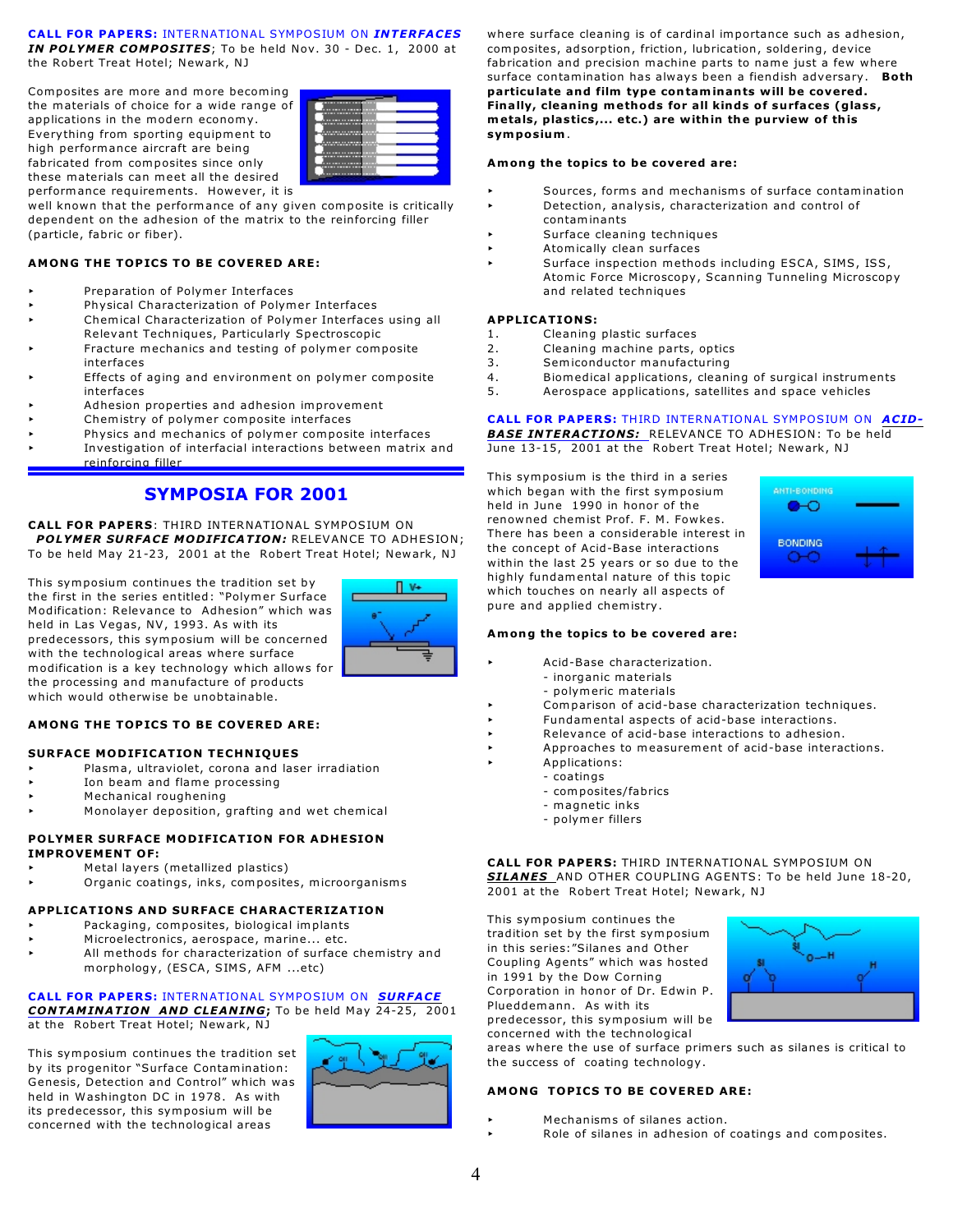- < Deposition techniques:
- solution
	- plasm a
	- vapor
- < Non-silane adhesion promoters.
- Plasma polymerized coatings as adhesion promoters.
- Relevance of silanes in durability of bonds.
- < Applications:
- coatings
	- adhesive joints
	- composites
	- Surface/interface characterization.
		- novel analytical techniques
		- advanced instrumentation

#### CALL FOR PAPERS: SECOND INTERNATIONAL SYMPOSIUM ON ADHESION ASPECTS OF THIN FILMS: To be held November 5-7, 2001 at the Robert Treat Hotel; Newark, NJ

This symposium is the follow on to the first symposium in this series which was also held in Newark, NJ in 1999. As with its predecessor, this symposium will be concerned with those aspects of thin film technology that have a direct bearing on film adhesion to the substrate. **Both organ ic and inorgan ic th in films are of interest irrespective of deposition method**.



#### **TOPICS OF INTEREST INCLUDE:**

- Factors influencing adhesion Residual stress, mechanical properties, contamination ... etc.
- Bond durability, corrosion prevention
- < Adhesion promoters

#### **PO LYMERIC FILM S**

- < Plasma polymerized films
- **Photoresists**
- < Organic insulators
- < Barrier layers
- < Effects of aging and environment on adhesion

#### **GENERAL SYSTEMS**

- Polymer to metal and metal to polymer adhesion
- < Multilevel laminates involving glass, ceramic, metal and polymer thin films

#### **FUNDAMENTAL ISSUES**

- Role of surface chemistry, wettability and morphology
- < Fundamental adhesion mechanisms including film/substrate interactions

#### **CALL FOR PAPERS:** THIRD INTERNATIONAL SYMPOSIUM ON *ADHESION MEA SUREMENT OF TH IN FILM S AND COATINGS***:** To be held November 7-9, 2001 at the Robert Treat Hotel; Newark, NJ

This symposium continues the tradition set by the first symposium in this series which was held in Boston in 1992. As with its predecessor, this symposium will be concerned with the myriad methods for measuring the adhesion of thin films and coatings.



#### **TOPICS OF INTEREST INCLUDE:**

- < Adhesion measurements in quality control and manufacturing
- Adhesion measurements in support of coating process research and development
- < Adhesion measurement instrumentation for laboratory and manufacturing environments

#### **FUNDAMENTAL ASPECTS OF ADHESION MEASUREMENT**

- Mechanics of adhesion testing, the role of film stresses
- < Fracture mechanics of adhesion testing
- Physico-chemical aspects of adhesion testing, the role of

film morphology and chemistry

### **ADVANCED TEST AND DATA ANALYSIS METHODS**

- < Qualitative, semiquantitative and fully quantitative analysis methods.
- Novel test methods: laser spallation, internal friction, electromagnetic,... etc.
- Thermodynamic aspects of adhesion testing, (energy flow and balance, calorimetry, ... etc)

#### **CALL FOR PAPERS: SECOND INTERNATIONAL SYMPOSIUM ON** POLYIMIDES AND OTHER HIGH TEMPERATURE POLYMERS: SYNTHESIS, CHARACTERIZATION AND APPLICATIONS: To be held

December 3-5, 2001 at the Robert Treat Hotel; Newark, NJ

This symposium is the second in a series the first which was held in Newark in 1999. As with its predecessor, this symposium will be concerned with all aspects of polyimides and other high temperature polymers.



#### **TOPICS OF INTEREST INCLUDE**:

- Chemistry, synthesis and characterization of polyimides and other high temperature polymers.
- Surface chemistry and surface modification

#### **PHYSICO-CHEMICAL PROPERTIES**

- < Thermal-mechanical properties
- < Electrical properties
- < Adhesion properties and adhesion improvement
- < Encapsulation and barrier properties
- Effects of aging and environment on long term stability, reliability and durability

#### **APPLICATIONS**

- Polyimides as adhesives and insulators. Metallization of polyimide coatings.
- Polyimides as dielectrics, photoresists and encapsulants in microelectronic structures

#### **NOVEL AND ADVANCED FORMULATIONS**

< Ultralow dielectric materials, low thermal expansion liquid crystals, polyimide blends, copolymers, foams,... etc.

**CALL FOR PAPERS:** EIGHTH INTERNATIONAL SYMPOSIUM ON *METALLIZED PLASTICS*: FUNDAMENTAL AND APPLIED ASPECTS: To be held December 6-7, 2001 at the Robert Treat Hotel; Newark, N J

This symposium continues the tradition set by the first symposium in this series which was held in Chicago in 1988. As with its predecessors, this symposium will be concerned with all aspects of metallized plastics. Metallized plastics have become a burgeoning technology with applications ranging from decorative design to optical



coatings to advanced thin film wiring schemes in the microelectronics industry .

#### **TOPICS OF INTEREST INCLUDE:**

- < Metallization techniques and properties of metal deposits
- < Metal diffusion during deposition
- < Morphology and properties of metal deposits

#### **INVE ST IGATION OF INTERFA CIAL INTERACT IONS**

- < In fluence of polymer surface functional groups
- < Metal-polymer interactions
- < Fundamental adhesion mechanisms including coatingsubstrate interactions

#### **PLASTIC SURFACE MODIFICATION**

< Dry (vacuum) surface treatment of plastics